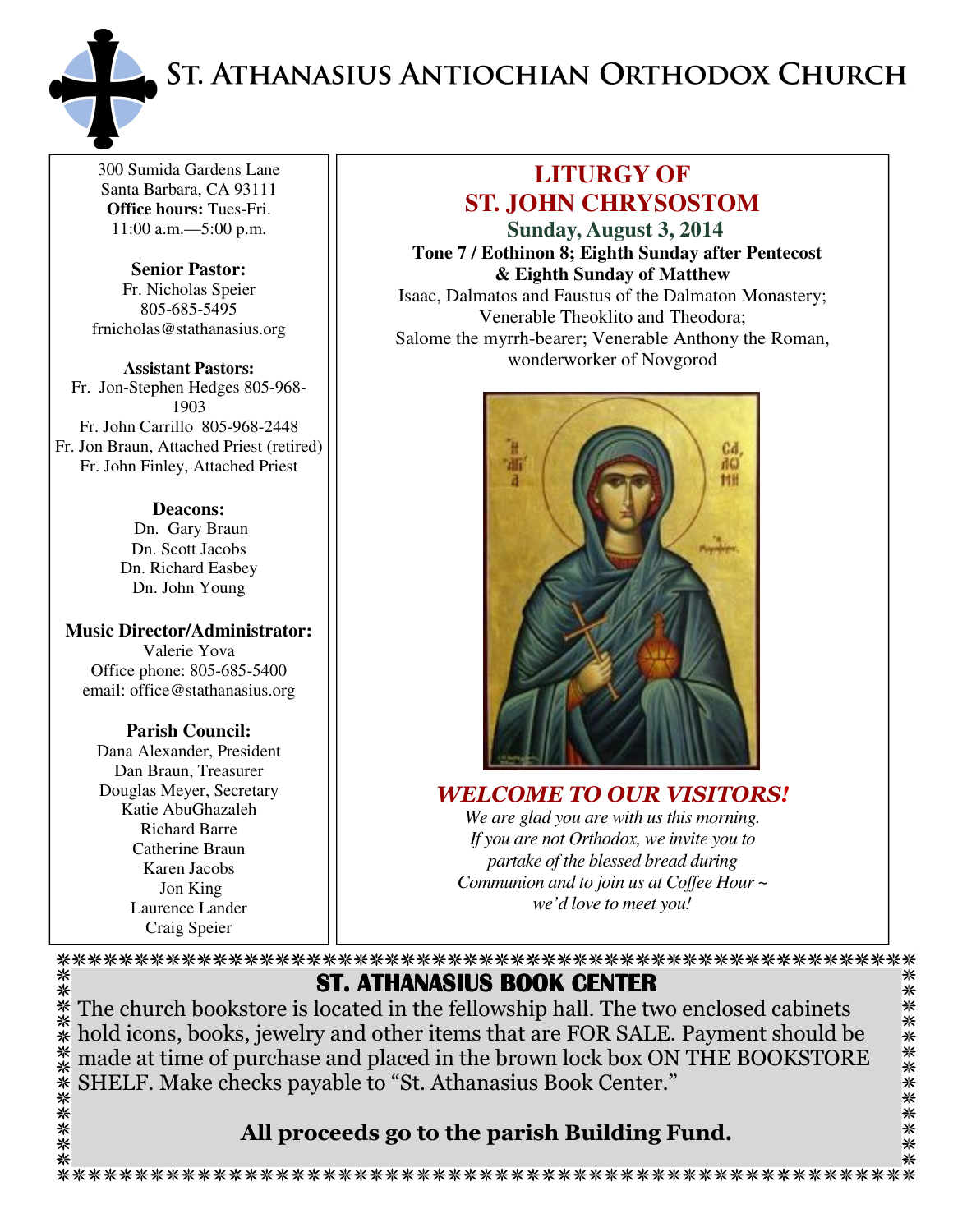## *Calendar for this Week*

### **Sunday, August 3**

#### **RELIGIOUS ED. ON SUMMER BREAK**

| $9:00$ a.m.      | <b>Matins</b>                |
|------------------|------------------------------|
| $10:00$ a.m.     | Divine Liturgy and           |
|                  | <b>OCMC</b> Missionary Visit |
| 11:45 a.m.       | <b>Fiesta Lenten Potluck</b> |
| $2:00-5:00$ p.m. | Open House for OCMC          |
|                  | Missionaries at the home of  |
|                  | Dana & Dorothy Alexander     |
|                  |                              |

#### **Monday, August 4**

| 6:45 a.m.   | Daily Matins                    |
|-------------|---------------------------------|
| $5:00$ p.m. | Outreach Meal at St. Michael's  |
|             | University Church in Isla Vista |

#### **Tuesday, August 5**

| $6:00$ p.m. | Vesperal-Liturgy for         |
|-------------|------------------------------|
|             | Feast of the Transfiguration |

#### **Wednesday, August 6**

| $6:45$ a.m.  | Daily Matins         |
|--------------|----------------------|
| $12:00$ p.m. | Women's Prayer Group |

#### **Thursday, August 7**

| 5:30 p.m.   | Daily Vespers                |
|-------------|------------------------------|
| $7:00$ p.m. | <b>Youth Leaders Meeting</b> |

#### **Friday, August 8**

**TEENS: Family Beach Day**  6:45 a.m. Daily Matins

### **Saturday, August 9**

6:00 p.m. Great Vespers/Confession

#### **Sunday, August 10**

#### **RELIGIOUS ED. ON SUMMER BREAK**

9:00 a.m. Matins 10:00 a.m. Divine Liturgy 11:45 a.m. Coffee Hour 12:15 p.m. Choir Rehearsal

#### **We need more Sunday morning Greeters and Ushers. Can you help?**

Are hospitality and a welcoming spirit some of your gifts? We need more parish members to be in the rotation list to be Greeters and Ushers on Sunday mornings. If you would like more information or are willing to help, please contact Kh. Peggy King at 968-0095 or pking42@aol.com.

# *Sunday Morning Ministries Schedule*

### **Eucharist Bread**

| Gish          |
|---------------|
| Meyer         |
| Tinyayeva     |
| <b>Thomas</b> |
|               |

#### **Coffee Hour**

August 10 AbuGhazaleh August 17 Donut Sunday August 24 Vander Laan

August 3 Fiesta Lenten Potluck

#### **Greeters**

August 3 P. Morrison/D. Genatone August 10 D. & D. Alexander August 17 D. Lewis/D. Washburn August 24 K. & L. Jacobs

#### **Ushers**

August 3 Jon King, G. Braun Jr., P. King August 10 S. & L. Speier, P. Brunner August 17 D. Meyer, R. Barre, D. Lewis August 24 C. Speier, Rita Schneider, P. King

#### **Readers**

August 3 H. Lange August 5 D. Meyer/P. Braun August 10 V. Gish<br>August 14 P. Braun August 14 August 17 D. Washburn August 24 H. Lange

## **VISITING MISSIONARIES TODAY FROM OCMC (Orthodox Christian Mission Center)**

Today we welcome OCMC missionaries Nathan and Gabriela Hoppe to our parish. In place of the homily today, Nathan will share with us about his family's missionary experiences . Nathan and Gabriela are working to inspire, train, equip and lead Albanians to proclaim the Gospel and make disciples in Albania. They feel a tremendous urgency to follow Christ's command to make disciples of all nations in this land where less than a generation ago, complete atheism was enforced by the totalitarian communist government.

There will be an Open House for the Hoppes this afternoon from 2-5 p.m. at the home of Dana and Dorothy Alexander, 340 Old Mill Rd., #131, Santa Barbara, past the club house on the right All parish members are welcome!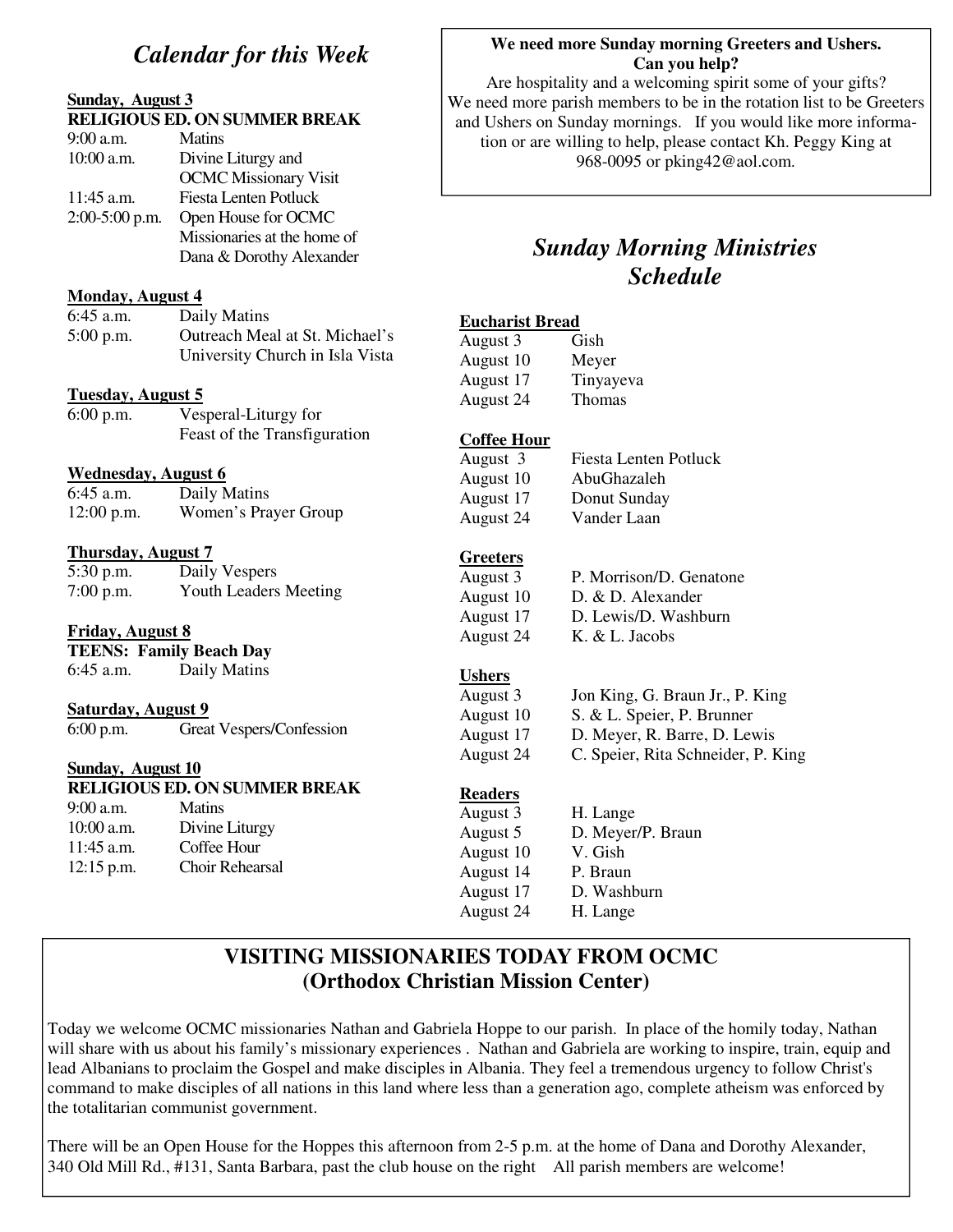#### *AT THE LITTLE ENTRANCE, WE SING THE FOLLOWING SPECIAL HYMNS FOR THE DAY:*

### **Resurrectional Troparion Tone 7**

Thou didst shatter death by Thy Cross; Thou didst open paradise to the thief; Thou didst turn the sadness of the ointment bearing women into joy, and didst bid Thine apostles proclaim a warning that Thou hast risen, O Christ, granting the world the great mercy.

#### **Troparion to St. Athanasius Tone 3**

Holy Bishop Athanasius, you became a stronghold of Orthodoxy, strengthening the Church through your divine teachings. Opposing the heretical opinion of Arius, you explained and taught that the Son is equal in nature with the Father. O holy Father, intercede with Christ God that He may grant us abundant mercy.

### **Kontakion for the Feast of the Transfiguration of Our Lord Tone 7**

You were transfigured on the mountain, O Christ God, and Your disciples saw Your glory as far as they were able, so that when they saw You crucified, they might know that You suffered voluntarily, and might proclaim to the world that You are truly the radiance of the Father.

### **Preparatory Psalm Verses before the Epistle (Prokeimenon) Tone 7**

The Lord will give strength to His people; the Lord will bless His people with peace.

**Vs:** Ascribe to the Lord, O sons of God, ascribe to the Lord honor and glory.

#### *EPISTLE READING*  **1 Corinthians 1:10-17**

Brethren, I appeal to you, by the Name of our Lord Jesus Christ, that all of you agree and that there be no dissension among you, but that you be united in the same mind and the same judgment. For it has been reported to me by Chloe's people that there is quarreling among you, my brethren. What I mean is that each one of you says, "I belong to Paul," or "I belong to Apollos," or "I belong to Cephas," or "I belong to Christ." Is Christ divided? Was Paul crucified for you? Or were you baptized in the name of Paul? I thank God that I baptized none of you except Crispos and Gaius; lest anyone should say that you were baptized in my name. (I did baptize also the household of Stephanas. Beyond that, I do not know whether I baptized anyone else.) For Christ did not send me to baptize but to preach the Gospel, and not with eloquent wisdom, lest the cross of Christ be emptied of its power.

#### *Preparatory Psalm Verses with Alleluia Refrain Before the Gospel Tone 7*

Chanter: Alleluia, Alleluia, Alleluia! **People: Alleluia, Alleluia, Alleluia!** 

| <b>Verse:</b> | It is good to give thanks to the Lord,<br>and to sing praises to Thy<br>Name, O Most High. Alleluia |
|---------------|-----------------------------------------------------------------------------------------------------|
| <b>Verse:</b> | To declare Thy mercy in the morning,<br>and Thy truth in the night. Alleluia                        |

#### GOSPEL READING **Matthew 14:14-22**

At that time, when Jesus went ashore he saw a great throng; and he had compassion on them, and healed their sick. When it was evening, the disciples came to him and said, "This is a lonely place, and the day is now over; send the crowds away to go into the villages and buy food for themselves." Jesus said, "They need not go away; you give them something to eat." They said to him, "We have only five loaves here and two fish." And Jesus said, "Bring them here to me." Then he ordered the crowds to sit down on the grass; and taking the five loaves and the two fish he looked up to heaven, and blessed, and broke and gave the loaves to the disciples, and the disciples gave them to the crowds. And they all ate and were satisfied. And they took up twelve baskets full of the broken pieces left over. And those who ate were about five thousand men, besides women and children.

Then Jesus made the disciples get into the boat and go before him to the other side, while he dismissed the crowds.